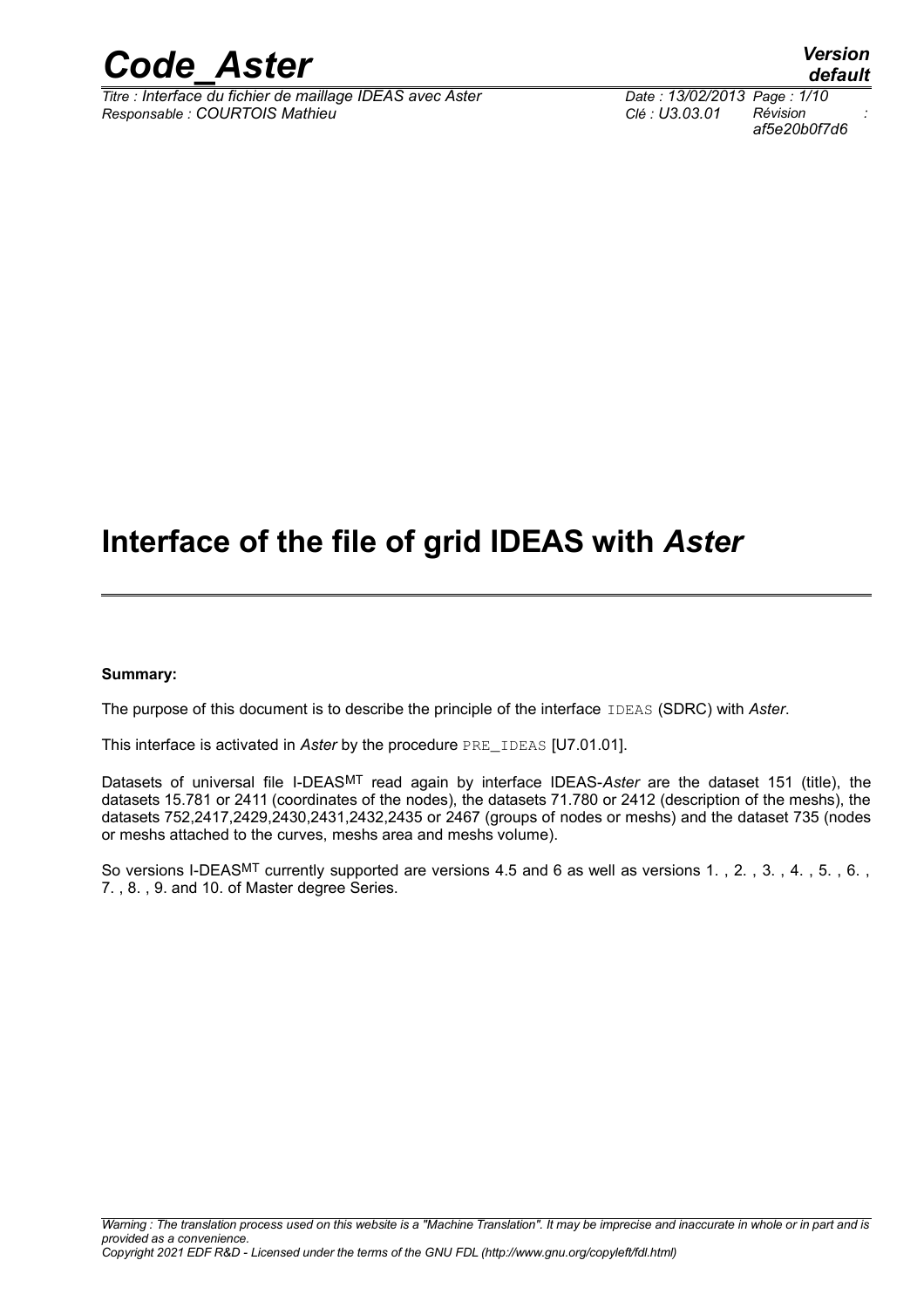$\overline{T}$ itre : *Interface du fichier de maillage IDEAS avec Aster Responsable : COURTOIS Mathieu Clé : U3.03.01 Révision :*

*af5e20b0f7d6*

## **1 Vocabulary IDEAS**

'geometry'

together of geometrical entities on which the grid is based. They can be curves ('curve') surfaces ('mesh area'), volumes ('mesh volume').

'curve'

linear geometrical entity being able to be made up of under-entities, segments, arcs of a circle, options. The meshs which are based on these under-entities are segments with 2 or 3 nodes.

'mesh area'

geometrical entity surface broadside by 'curves' on which the meshs of surface rest: triangles with 3 or 6 nodes or quadrangles with 4 or 8 nodes.

'mesh volume'

geometrical entity voluminal broadside by 'mesh areas'. The meshs of volume which are based on these under-entities are hexahedrons with 8 or 20 nodes, pentahedrons with 6 or 15 nodes or tetrahedrons with 4 or 10 nodes.

'group'

an unspecified grouping (chosen by the user) of geometrical entities, nodes or meshs; the user gives him a name.

'universal file'

the formatted file produces by IDEAS constitute the data file of the interface. It contains all the grid (nodes and meshs), the geometrical entities, the geometrical groups and associations entities - grid.

'geometrical association entity - grid'

list of nodes or meshs being based on a given geometrical entity.

- for each 'curve', the nodes which compose it,
- for each 'mesh area' :
	- the nodes which compose it,
	- in 2D the meshs which compose it.
- for each 'mesh volume':
	- nodes and the meshs which compose it.
	- the nodes which compose it,
	- in 3D the meshs which compose it.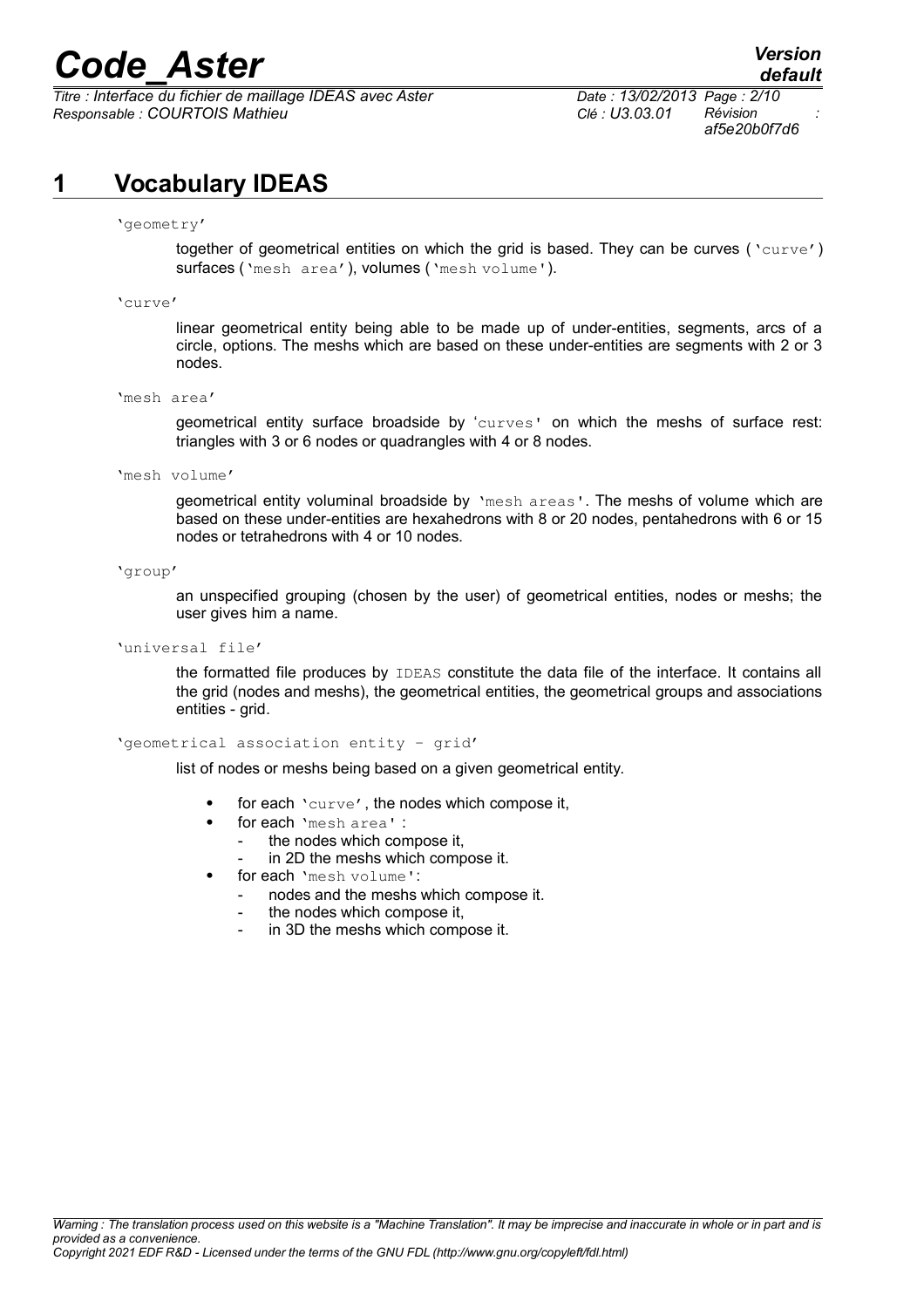*Titre : Interface du fichier de maillage IDEAS avec Aster Date : 13/02/2013 Page : 3/10 Responsable : COURTOIS Mathieu Clé : U3.03.01 Révision :*

*af5e20b0f7d6*

## **2 Goal of the interface of grid**

Contained information in the universal file IDEAS (for the versions 4.5 and 6 and them versions 1., 2. , 3. , 4. , 5. , 6. , 7. , 8. , 9. and 10. of Master degree Series) are retranscribed in the file of grid. That relates to in particular the coordinates of the nodes, the meshs, the groups of nodes and meshs. They are generally simple transfers of subfiles, except for the meshs where a permutation of the nodes is necessary.

The names created by the interface are:

- for nodes : NO follow-up of the number of node IDEAS,
- for meshs : MY follow-up of the number of element IDEAS. The meshs are gathered in subfiles of the homogeneous type: SORTED. , QUAD. , TETRA. , PENTA. , HEXA.
- for the groups of nodes or meshs created by the user and named in IDEAS, the name is simply retranscribed **in capital letters** :
	- 8 alphanumerics with the maximum (if not truncation of the name),
	- the underlined white is allowed.

#### **Note:**

*The name of the group cannot start with " COUL\_ "if not he is ignored by the interface (a message of alarm informs the user of it).*

 in IDEAS, one can assign a color to each generated mesh (by defaults, the meshs are of green color). The colors are located by a number (for example 7 for the green). To keep this information in *Aster*, the interface PRE\_IDEAS can generate groups of meshs of name COUL n° color IDEAS containing all the meshs of color "n° color IDEAS". To generate these groups of meshs, the user must explicitly ask it by CREA GROUP COUL =  $\gamma$ es' in the order PRE\_IDEAS.

Without explicit request of the user, these groups of meshs are not create in order to limit the number of groups of meshs and unnecessarily not to increase the size of the file of grid.

From geometrical associations entities - grid, the interface built:

- GROUP\_MA associated with 'mesh volume' in 3D or with 'mesh area' in 2D. They are called M\_VOLUi or M\_AREAi for the geometrical entity of origin, number  $I$ .
- GROUP NO associated with 'mesh volume','mesh area'or 'curve', which bears the names M\_VOLUi, M\_AREAi, CURVEi according to the cases.

#### **Note:**

*mesh area and them mesh volume do not exist any more in versions 1. , 2. , 3. , 4. , 5. , 6. , 7. , 8. , 9. and 10. of Master degree Series. The user must thus take care to define the groups of nodes and the groups of meshs which it needs for his study.*

*The interface of grid ( PRE\_IDEAS ) does not retranscribe the boundary conditions and loadings possibly present in the universal file.*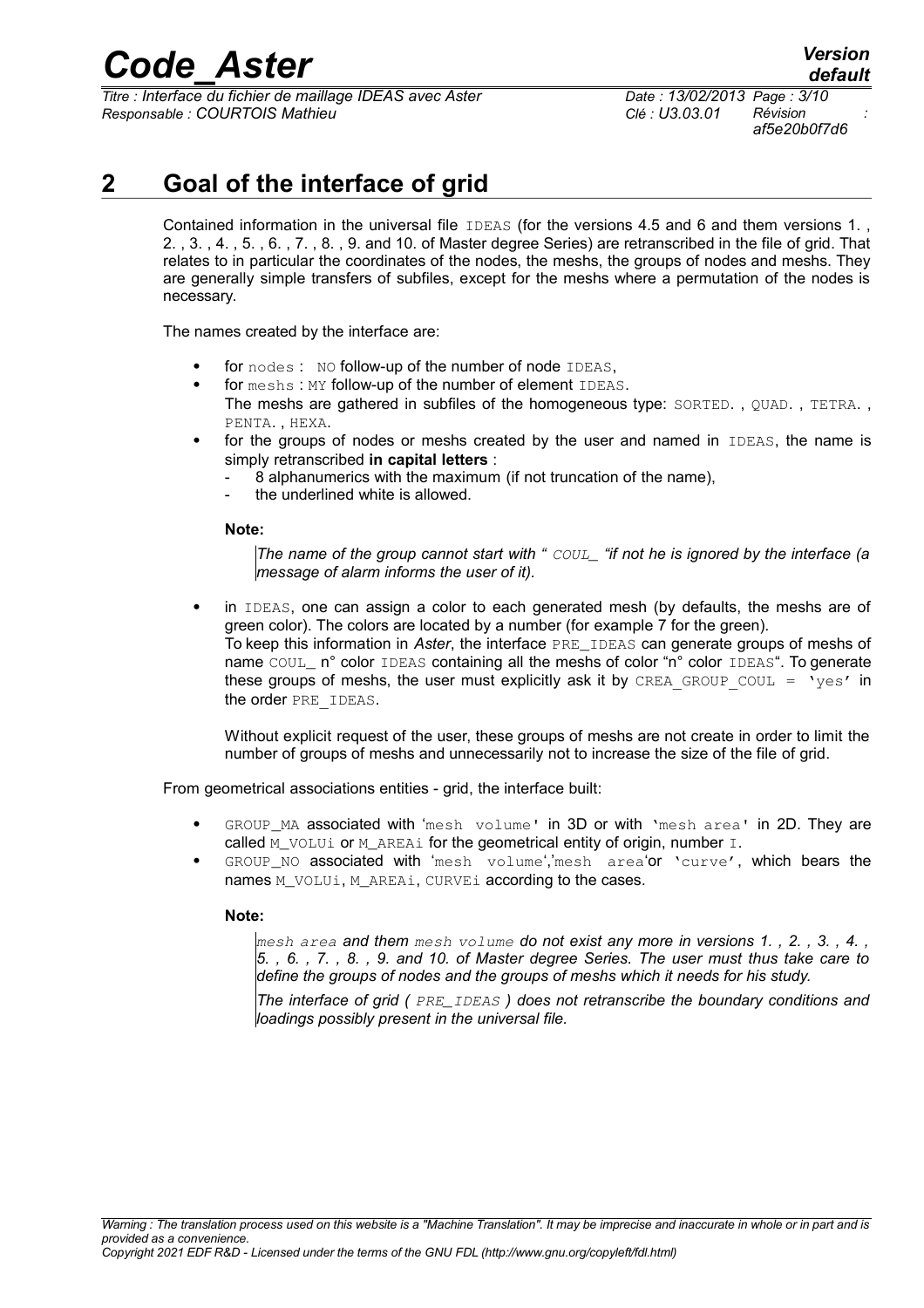*Titre : Interface du fichier de maillage IDEAS avec Aster Date : 13/02/2013 Page : 4/10 Responsable : COURTOIS Mathieu Clé : U3.03.01 Révision :*

*af5e20b0f7d6*

## **3 Example: Grid IDEAS**





'mesh area'







'maille'

There exists also the group of nodes FACE\_INF 1 2 5 8 9 11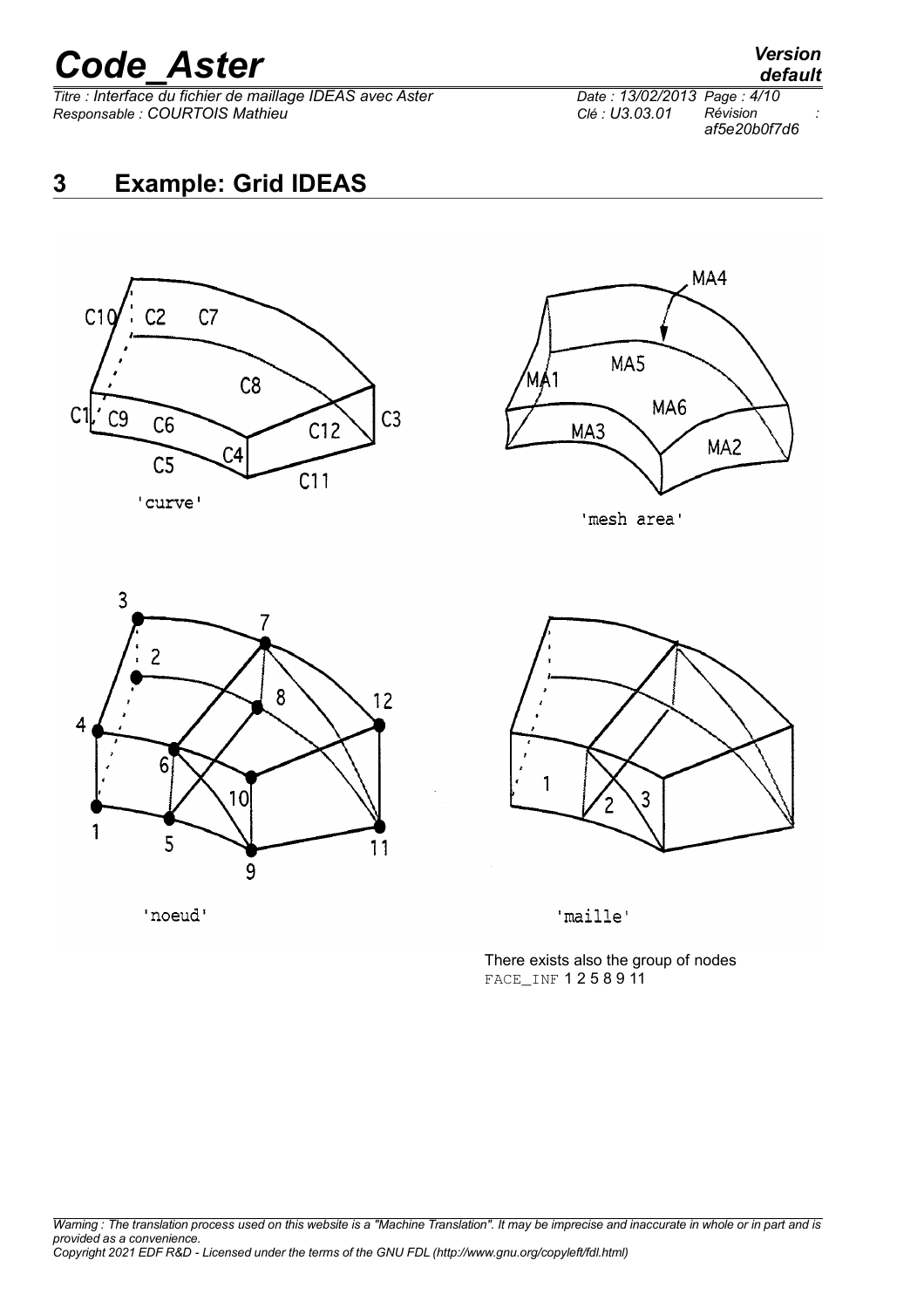$\overline{T}$ itre : *Interface du fichier de maillage IDEAS avec Aster Responsable : COURTOIS Mathieu Clé : U3.03.01 Révision :*

*af5e20b0f7d6*

#### **File grid** *Aster* **product by the operator PRE\_IDEAS**

COOR\_3D NO1 x1 y1 z1 … … … … NO12 x12 y12 z12 FINSF HEXA8 MA1 NO1 NO5 NO8 NO2 NO4 NO6 NO7 NO3 FINSF PENTA6 MA2 NO5 NO9 NO6 NO8 NO11 NO7<br>MA3 NO6 NO9 NO10 NO7 NO11 NO12 MA3 NO6 NO9 NO10 FINSF GROUP\_NO NAME = FACE\_INF NO1 NO2 NO5 NO8 NO9 NO11 FINSF GROUP\_NO NAME = CURVE1 NO1 NO4 FINSF … … … … others GROUP\_NO for CURVE2 with CURVE11 GROUP\_NO NAME = CURVE12 NO10 NO12 FINSF GROUP\_NO NAME = M\_AREA1 NO1 NO2 NO3 NO4 FINSF … … … … others GROUP\_NO for M\_AREA2 with M\_AREA5 GROUP\_NO NAME = M\_AREA6 NO1 NO5 NO9 NO11 NO8 NO2 FINSF GROUP\_NO NAME = M\_VOLU1 % totality of the nodes NO1 **… … … …** NO12 FINSF GROUP\_MA NAME =  $M_VOLU1$  % totality of the meshs MA1 MA2 MA3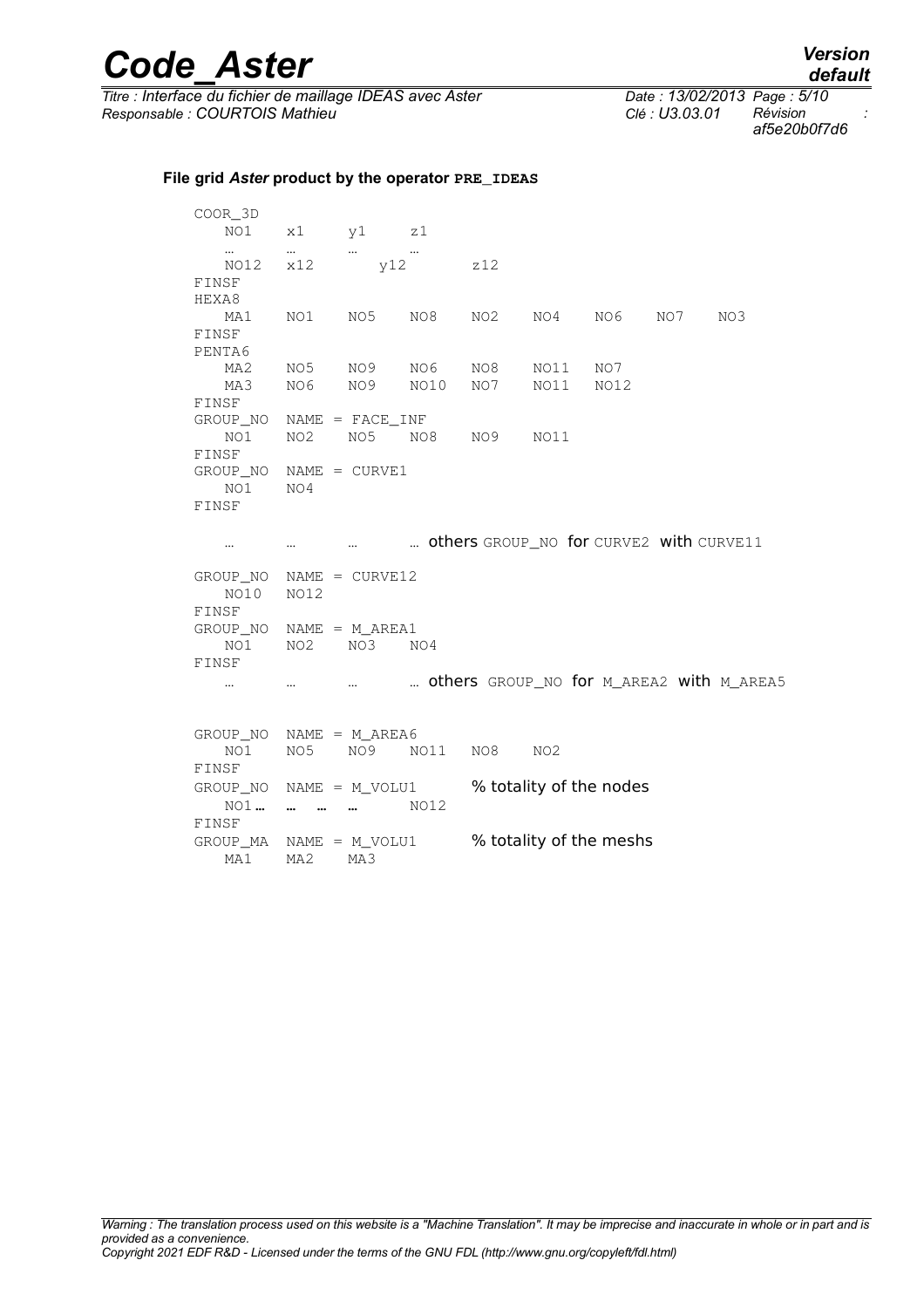$\overline{T}$ *Titre : Interface du fichier de maillage IDEAS avec Aster Responsable : COURTOIS Mathieu Clé : U3.03.01 Révision :*

*af5e20b0f7d6*

## **4 Local classification of the meshs of IDEAS and** *Aster*

### **Notice preliminary** :

*The numbers being reproduced on the diagrams which follow are the local numbers of the nodes.*

## **4.1 Classification of TRIANGLES (TRIA6)**



## **4.2 Classification of QUADRANGLES (QUAD8)**

Meshs of the type QUAD9 are not available in IDEAS

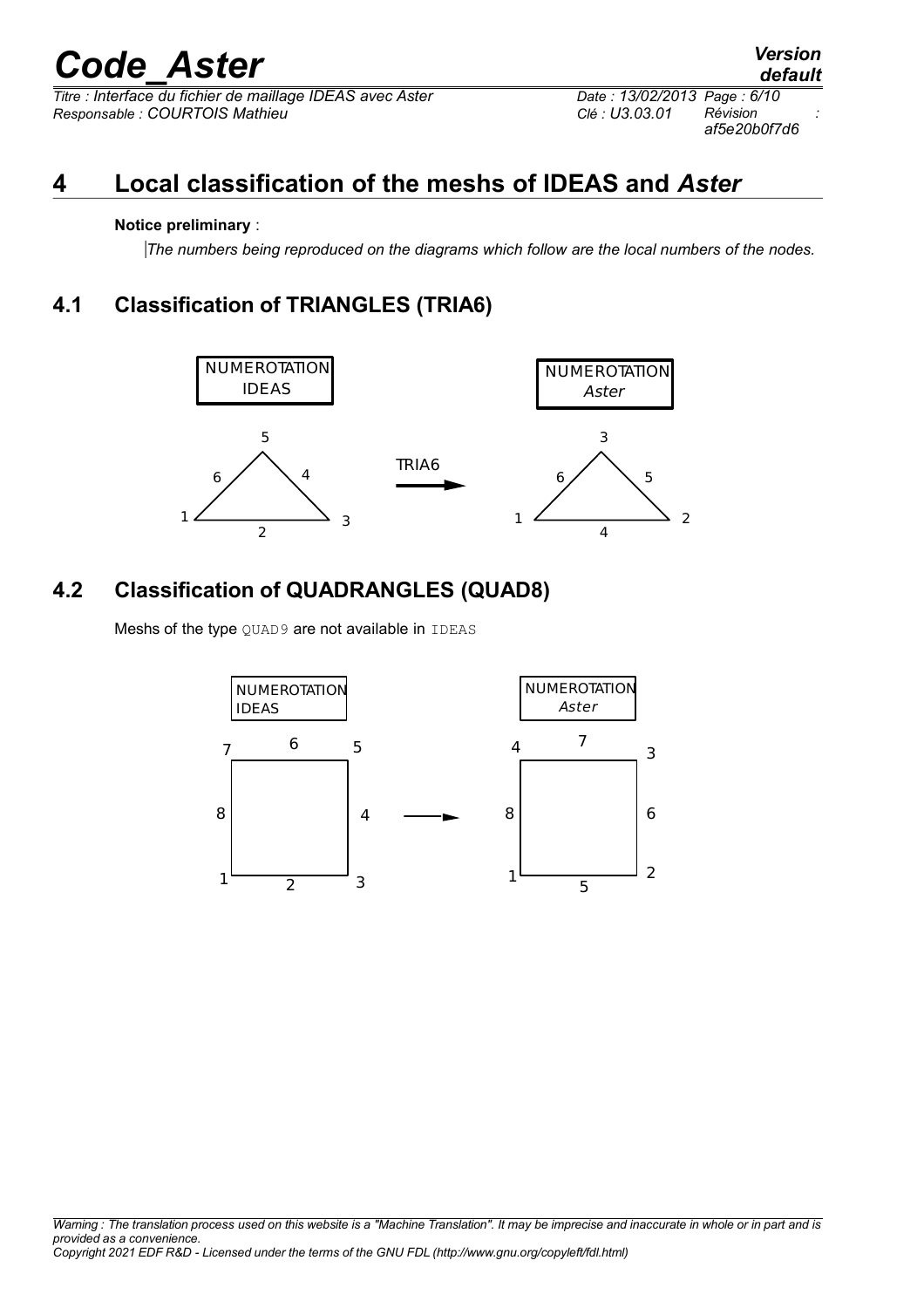*Titre : Interface du fichier de maillage IDEAS avec Aster Date : 13/02/2013 Page : 7/10 Responsable : COURTOIS Mathieu Clé : U3.03.01 Révision :*

*af5e20b0f7d6*

## **4.3 Classification of HEXAHEDRONS (HEXA8 - HEXA20)**

### **4.3.1 HEXA8**



### **4.3.2 HEXA20**



*Warning : The translation process used on this website is a "Machine Translation". It may be imprecise and inaccurate in whole or in part and is provided as a convenience. Copyright 2021 EDF R&D - Licensed under the terms of the GNU FDL (http://www.gnu.org/copyleft/fdl.html)*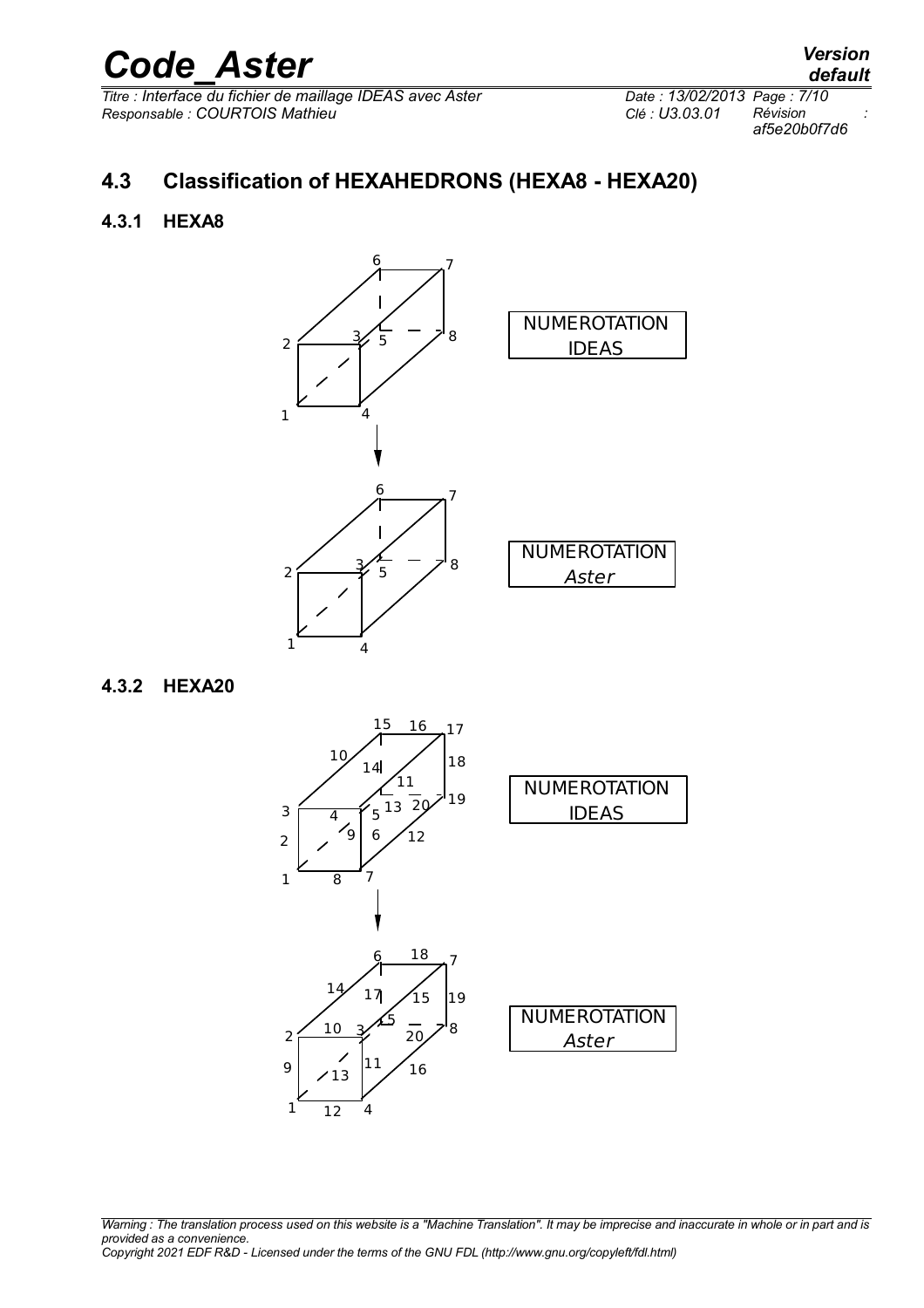*Titre : Interface du fichier de maillage IDEAS avec Aster Date : 13/02/2013 Page : 8/10 Responsable : COURTOIS Mathieu Clé : U3.03.01 Révision :*

*af5e20b0f7d6*

### **4.4.1 PENTA6**



### **4.4.2 PENTA15**



*Warning : The translation process used on this website is a "Machine Translation". It may be imprecise and inaccurate in whole or in part and is provided as a convenience. Copyright 2021 EDF R&D - Licensed under the terms of the GNU FDL (http://www.gnu.org/copyleft/fdl.html)*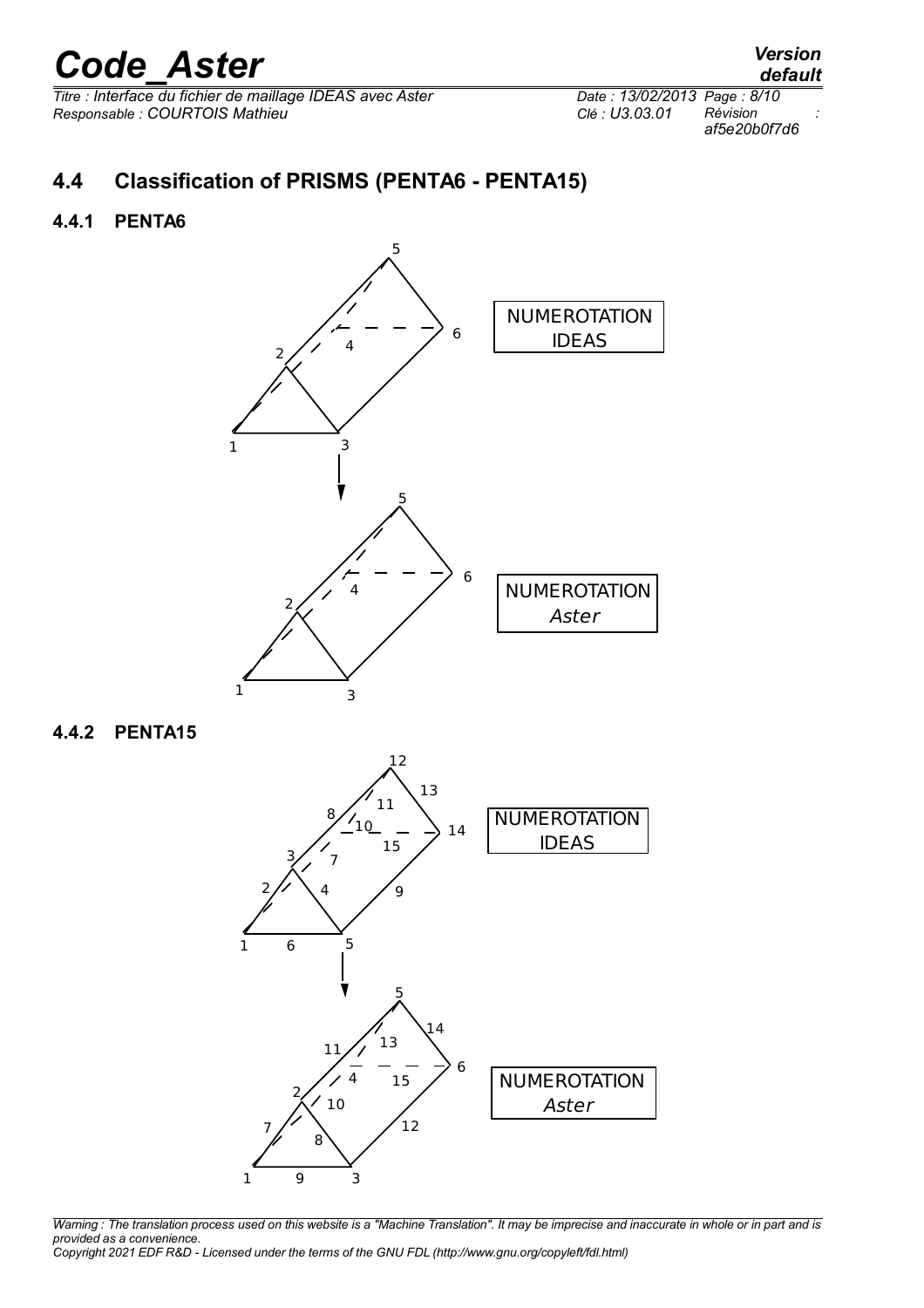*Titre : Interface du fichier de maillage IDEAS avec Aster Date : 13/02/2013 Page : 9/10 Responsable : COURTOIS Mathieu Clé : U3.03.01 Révision :*

*af5e20b0f7d6*

## **4.5 Classification of TETRAHEDRONS (TETRA4 - TETRA10)**

### **4.5.1 TETRA4**



### **4.5.2 TETRA10**



*Warning : The translation process used on this website is a "Machine Translation". It may be imprecise and inaccurate in whole or in part and is provided as a convenience. Copyright 2021 EDF R&D - Licensed under the terms of the GNU FDL (http://www.gnu.org/copyleft/fdl.html)*